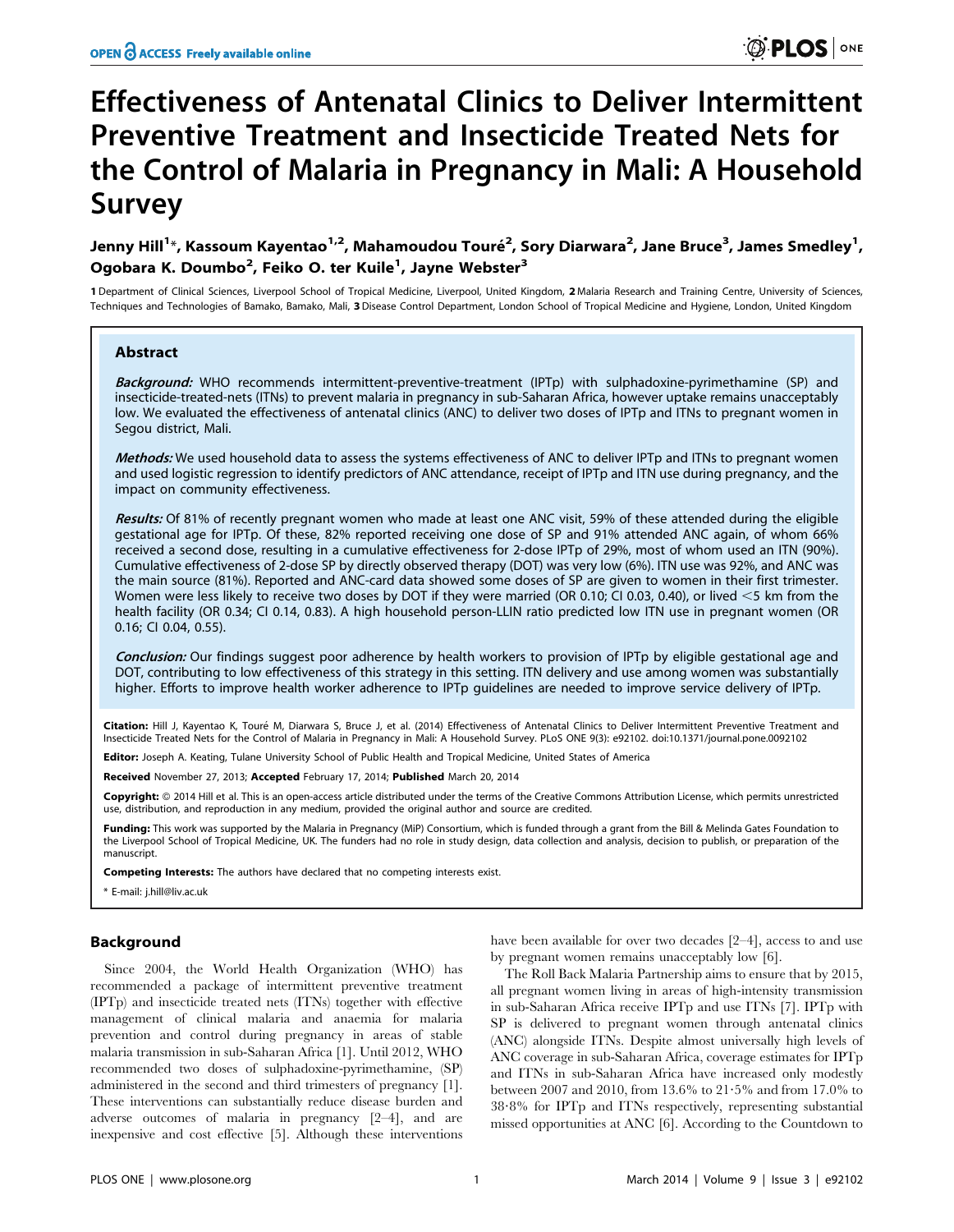Table 1. Socio-demographic characteristics of the respondents.

| Socio-demographic data         | Pregnant women $(N = 150)$ |                  | Recently pregnant women $(N = 264)$ |                   |
|--------------------------------|----------------------------|------------------|-------------------------------------|-------------------|
| Characteristic                 | n                          | % (95% CI)       | n                                   | % (95% CI)        |
| <b>Trimester</b>               |                            |                  |                                     |                   |
| 1 <sup>st</sup> trimester      | 19                         | 12.7             |                                     |                   |
| 2 <sup>nd</sup> trimester      | 62                         | 41.3             |                                     |                   |
| 3 <sup>rd</sup> trimester      | 70                         | 46.0             |                                     |                   |
| Median months gestational age  | 150                        | 6 (IQR 4-8)      |                                     |                   |
| <b>Gravidity</b>               |                            |                  |                                     |                   |
| Gravida 1                      | 16                         | 10.7             | 47                                  | 18.4              |
| Gravida 2                      | 20                         | 13.3             | 48                                  | 18.8              |
| Gravida 3>                     | 114                        | 76.0             | 160                                 | 62.8              |
| Median number of births        | 150                        | 3 (IQR 2-6)      | 264                                 | 4 (IQR 2-6)       |
| Age group (15-49 years)        |                            |                  |                                     |                   |
| 15to19                         | 23                         | 15.3             | 46                                  | 17.4              |
| 20to24                         | 27                         | 18.0             | 61                                  | 23.1              |
| 25to29                         | 47                         | 31.3             | 64                                  | 24.2              |
| 30to34                         | 34                         | 22.7             | 56                                  | 21.2              |
| 35to39                         | 11                         | 7.3              | 24                                  | 9.1               |
| $40+$                          | 8                          | 5.3              | 13                                  | 4.9               |
| Median Age                     |                            | 27 (IQR 22-30)   |                                     | 25 (IQR 21-30)    |
| <b>Marital status</b>          |                            |                  |                                     |                   |
| Married                        | 145                        | 96.7             | 245                                 | 92.8              |
| Divorced/separated             | $\mathbf{1}$               | 0.7              | 0                                   | 0.0               |
| Single                         | $\overline{4}$             | 2.7              | 19                                  | 7.2               |
| <b>Location of residence</b>   |                            |                  |                                     |                   |
| Urban                          | 45                         | 30.0             | 6                                   | 32.6              |
| Rural                          | 105                        | 70.0             | 178                                 | 67.4              |
| <b>Education level</b>         |                            |                  |                                     |                   |
| None/nursery                   | 100                        | 66.7             | 164                                 | 62.1              |
| Primary                        | 46                         | 30.7             | 83                                  | 31.4              |
| Secondary/College/University   | 4                          | 2.7              | 17                                  | 6.4               |
| <b>Ethnic Group</b>            |                            |                  |                                     |                   |
| Bambara                        | 87                         | 58.0             | 146                                 | 55.3              |
| Peulh                          | 16                         | 10.7             | 38                                  | 14.4              |
| Malinke                        | 4                          | 2.7              | 8                                   | 3.0               |
| Bozo/Somono                    | 4                          | 2.7              | 5                                   | 1.9               |
| Dogon                          | $\mathbf{1}$               | 0.7              | 4                                   | 1.5               |
| Other                          | 38                         | 25.3             | 63                                  | 23.9              |
| HIV status (self reported)     | 0/32                       | 0                | 1/50                                | $2.0$ (0.3, 14.2) |
| Women with child aged <1 year  | $5/134*$                   | 3.7(1.6, 8.5)    | 264/264                             | $100.0(-)$        |
| Women with child aged <5 years | 110/134*                   | 82.1(74.0,88.1)  | 264/264                             | 100.0 $(-)$       |
| Woman has lost a child         | $60/134*$                  | 44.8 (36.1,53.8) | 99/264                              | 37.5 (30.5,45.1)  |

N, denominator; n, numerator; CI, confidence interval; IQR, inter-quartile range; HIV, human immunodeficiency virus.

\*excludes primigravid women.

doi:10.1371/journal.pone.0092102.t001

2015 Decade Report, in 20 countries with data, IPTp and ITNs, together with case management of malaria during pregnancy, have the lowest coverage among all the interventions delivered to pregnant women at ANC [8]. The reasons for this are diverse and stem from barriers to delivery as well as user behaviours, as described in a recent systematic review of the factors affecting the delivery, access and use of IPTp and ITNs [9]. For example two studies reported that health workers do not always offer IPTp to women at ANC [10,11]. It is a particular concern that health services have been unable to deliver IPTp-SP effectively, as this relatively simple and cost effective regimen will most likely be replaced with more complicated and expensive drug regimens or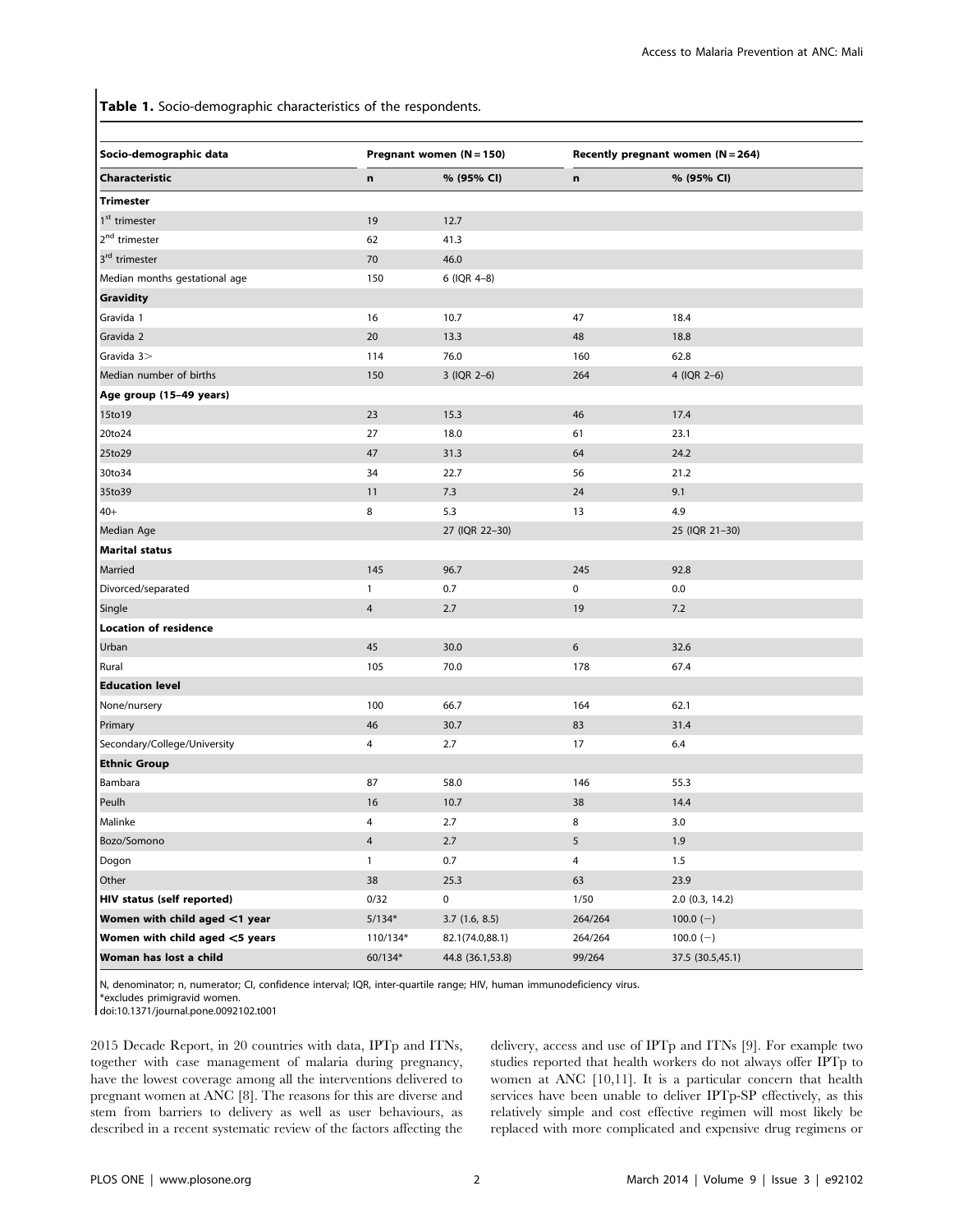Table 2. Key coverage indicators for ANC attendance and malaria in pregnancy interventions among pregnant and recently pregnant women.

| <b>Coverage Indicators</b>                                |                                                 |         | Pregnant women $(N = 150)$ |           | Recently pregnant women $(N = 264)$ |
|-----------------------------------------------------------|-------------------------------------------------|---------|----------------------------|-----------|-------------------------------------|
|                                                           |                                                 | n/N     | % (95% CI)                 | n/N       | % (95% CI)                          |
| <b>Number ANC visits</b>                                  |                                                 |         |                            |           |                                     |
| At least one visit                                        |                                                 | 94/150  | 62.7 (52.8, 71.6)          | 215/264   | 81.4 (75.2,86.4)                    |
| At least two visits                                       |                                                 | 64/150  | 42.7 (33.6, 52.2)          | 198/264   | 75.0 (68.2, 80.8)                   |
| 4 or more visits                                          |                                                 | 23/150  | 15.3 (9.7, 23.4)           | 112/264   | 42.4 (34.6, 50.6)                   |
|                                                           | Median number of ANC visits among ANC attendees | 94      | $2$ (IQR 1-3)              | 215       | 4 (IQR 3-5)                         |
| Gestational age at 1 <sup>st</sup> ANC visit              |                                                 |         |                            |           |                                     |
| 0-3 months                                                |                                                 | 34/93   | 36.6 (25.6,49.1)           | 88/215    | 40.9 (33.0,49.3)                    |
| 4-6 months                                                |                                                 | 53/93   | 57.0 (45.8,67.5)           | 102/215   | 47.4 (40.4,54.6)                    |
| 7-9 months                                                |                                                 | 6/93    | 6.5(2.7, 14.5)             | 25/215    | 11.6 (7.2,18.2)                     |
| Median gestational age at 1 <sup>st</sup> ANC visit       |                                                 | 92      | 4 (IQR 3-5)                | 208       | 4 (IQR 3-5)                         |
| 1 dose $SP^T$                                             |                                                 |         |                            |           |                                     |
| 1 dose (all trimesters, any source)                       |                                                 |         |                            | 199/264   | 75.1 (68.3, 80.8)                   |
| 1 dose (4–8 months, any source)                           |                                                 |         |                            | 150/264   | 56.6 (50.1, 62.9)                   |
| Dose 1 at ANC (all trimesters)                            |                                                 |         |                            | 177/199   | 88.9 (83.3, 92.8)                   |
| Dose 1 by DOT at ANC (all trimesters)                     |                                                 |         |                            | $60/173*$ | 33.9 (23.6, 46.0)                   |
| 2 doses SP <sup>†</sup>                                   |                                                 |         |                            |           |                                     |
| 2 doses (all trimesters, any source)                      |                                                 |         |                            | 115/262   | 43.4 (36.5, 50.5)                   |
| 2 doses (4-8 months, any source)                          |                                                 |         |                            | 103/262   | 38.9 (32.5, 45.7)                   |
| Dose 2 at ANC (all trimesters)                            |                                                 |         |                            | 110/115   | 96.7 (90.0, 98.2)                   |
| Dose 2 by DOT at ANC (all trimesters)                     |                                                 |         |                            | 28/108    | 25.5 (17.2, 36.0)                   |
| 3 doses $SP^T$                                            |                                                 |         |                            |           |                                     |
|                                                           | 3 or more doses (all trimesters, any source)    |         |                            | 21/260    | 8.1 (4.8, 13.2)                     |
| ITN use (amongst sampled women)                           |                                                 |         |                            |           |                                     |
| ITN used last night                                       |                                                 | 138/149 | 92.6 (84.7, 96.6)          |           |                                     |
| ITN used during last pregnancy                            |                                                 |         |                            | 242/263   | 92.0 (83.0, 94.8)                   |
| ITN sourced from ANC clinic                               |                                                 | 102/138 | 73.9 (65.8, 80.7)          | 196/242   | 81.0 (75.4, 85.6)                   |
| Co-coverage $\mathsf{IPTp}^\dagger$ and <code>ITNs</code> |                                                 |         |                            |           |                                     |
| 1 dose SP                                                 | No IPTp1, No ITN                                |         |                            | 10/262    | $3.8$ (2.0, 7.1)                    |
|                                                           | IPTp1, No ITN                                   |         |                            | 11/262    | $4.2$ $(2.2, 7.7)$                  |
|                                                           | No IPTp1, ITN                                   |         |                            | 53/262    | 20.2 (15.1, 26.6)                   |
|                                                           | Both IPTp1 & ITN                                |         |                            | 188/262   | 71.5 (65.2,77.0)                    |
| 2 doses SP                                                | No IPTp2, No ITN                                |         |                            | 14/260    | 5.3(3.1, 8.9)                       |
|                                                           | IPTp2, No ITN                                   |         |                            | 7/260     | 2.7(1.2, 5.9)                       |
|                                                           | No IPTp2, ITN                                   |         |                            | 131/260   | 50.4 (43.0, 57.8)                   |
|                                                           | Both IPTp2& ITN                                 |         |                            | 108/260   | 41.5 (35.2, 48.2)                   |

IPTp1, one dose of SP; IPTp2, two doses of SP; DOT, directly observed therapy; ITN, insecticide treated net; ANC: antenatal clinic; IPTp, intermittent preventive treatment; N, denominator; n, numerator; CI, confidence interval; IQR, inter-quartile range; SP, sulfadoxine-pyrimethamine.

{ Excludes women who did not receive IPTp and who were taking cotrimoxazole as documented on ANC cards.

 $*$ missing records.

doi:10.1371/journal.pone.0092102.t002

new strategies [12] in the near future due to increasing resistance to SP [3,13]. These alternative prevention strategies will present even greater challenges for effective delivery or systems effectiveness [14,15].

A recent systematic review identified very few studies that evaluated the effectiveness of the delivery of IPTp [16] and ITNs [17,18] through ANC. New methods are required to measure the relative impact of the different barriers to the delivery of these important interventions in order that programme managers can achieve the best value for money by prioritising which barriers to target in order to improve uptake. This study used household survey data to measure the effectiveness of the delivery of IPTp-SP and ITNs to pregnant women through ANC in one district in Mali, and assessed the predictors of effective delivery.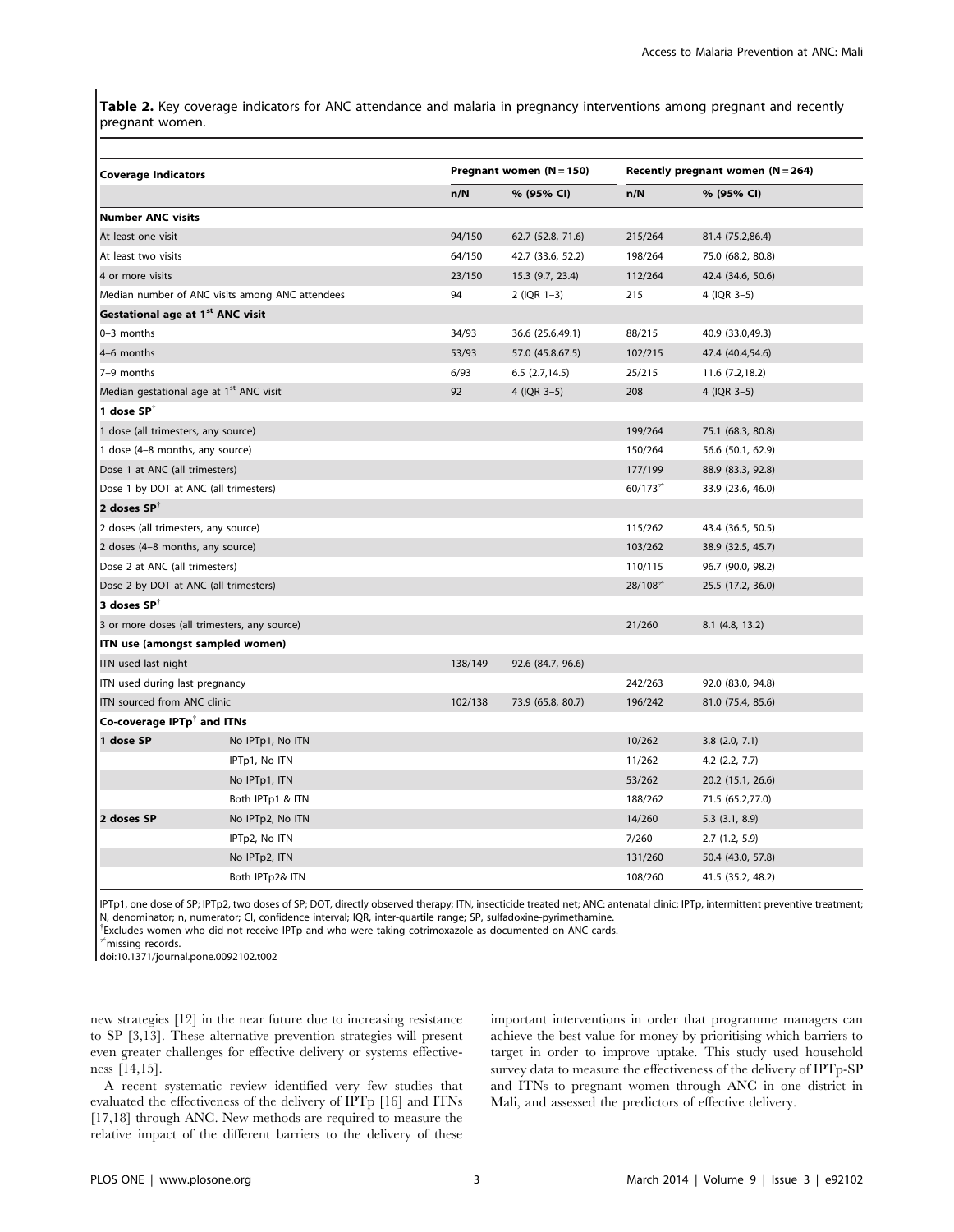

Figure 1. Timing of first ANC visit among recently pregnant women who attended ANC (N = 215). ANC, antenatal clinic. doi:10.1371/journal.pone.0092102.g001

#### Methods

#### Ethical Considerations

The study was approved by the ethical committees of the Faculty of Medicine, Pharmacy and Odonto-stomatology of Bamako, the Liverpool School of Tropical Medicine, and the London School of Hygiene and Tropical Medicine. Written informed consent was obtained from women prior to being interviewed at home and for adolescents who were not considered mature minors (a person under 18 years of age who is pregnant, married or a parent), written informed consent was obtained from the head of the household.

#### Study Area

The household survey was conducted as part of a larger study to identify and quantify the major barriers to the scale up and use of interventions to control malaria in pregnancy at the district, facility, and community levels in Mali. The study was conducted in Segou District, Segou Region. Malaria in Segou Region is seasonal ranging from holo-endemic in the southern part of the district and meso-endemic to the north. HIV prevalence is 1.3% in the general population of Segou and 1.7% in women aged 15–49 years [19]. Segou District has a total population of 448,552 projected from the 1998 census, with more than 60% of this population living in rural areas. The most common ethnic groups are Bamanan and Sarakole/Soninke, and the main economic occupation of the occupants is subsistence agriculture.

The health care system in Mali is severely under-resourced. The government funds health facilities down to district level only, comprising one hospital and one district level health centre termed the Centre de Sante´ de Reference (CSRef). All health facilities below this level, at what is termed the operational level, are funded by communities themselves through a concept developed initially as the 'Bamako Initiative' [20]. This engagement was done to push external partners and the government to transfer responsibility to the community for the creation, organisation and management of community health services (CSCom) through the ASACO (community health association) created in each 'health area'. At the time of the study, Segou District had a total of 26 functioning health structures, 18 of which were owned by the community (i.e. headed by a nurse paid by the community) and 8 of which were

headed by a physician paid by the government. The government facilities comprised 1 hospital and 1 district level health facility (CSRef) based in Segou town (district headquarters).

Malaria in pregnancy services provided through Consultation Prénatale (CPN, or ANC) include 2 doses of IPTp administered by directly observed therapy (DOT) between month 4 and 8 (inclusive) gestation, with each dose given at least one month apart, and 3 doses for women who are HIV positive, and provision of a free long-lasting insecticide treated net (LLIN) to all women at first ANC visit in areas of high transmission [21].

National level Demographic and Health Survey (DHS) data available at the time the study was designed (DHS 2006) showed that 63% of women made two or more ANC visits, 4% pregnant women received two doses of IPTp-SP during ANC visits and 39% of pregnant women used an ITN the night before the survey [19]. The IPTp and ITN coverage figures for Segou Region were similar to the national average, with 3.8% of pregnant women reporting having received two doses of IPTp and 43% reporting having used an ITN the night before the survey.

#### Study Design and Selection of Study Participants

A two stage cluster sampling household survey was undertaken over a period of 3 weeks in September 2009 during the rainy season. Enumeration areas from the 1998 census were used to select 40 villages, representing clusters, with probability proportional to size. The primary endpoint for sample size calculation was the proportion receiving 2-doses of IPTp. A sample size of 213 women of child-bearing age (15–49 years) was sufficient to estimate an uptake of 50%, with a precision of 6%, a design effect of 1.75 and 10% non-response. To obtain an evaluable sample of 213 women, the initial sample size was set at 624 [22] based on the hypothetical assumptions that 53% of women attending ANC are offered the first dose of IPTp, of which 99% take it, of which 65% return for a second ANC visit, of which 100% receive the second dose of IPTD 100% receive the second dose of IPTp  $(624 \times 0.53 \times 0.99 \times 0.65 = 213).$ 

A total of 16 households were randomly selected within each cluster using a modified EPI sampling technique. By using this method the sample was self weighted. One respondent within each household was selected using a set of predefined criteria as follows: women must be aged 15–49 years; pregnant women were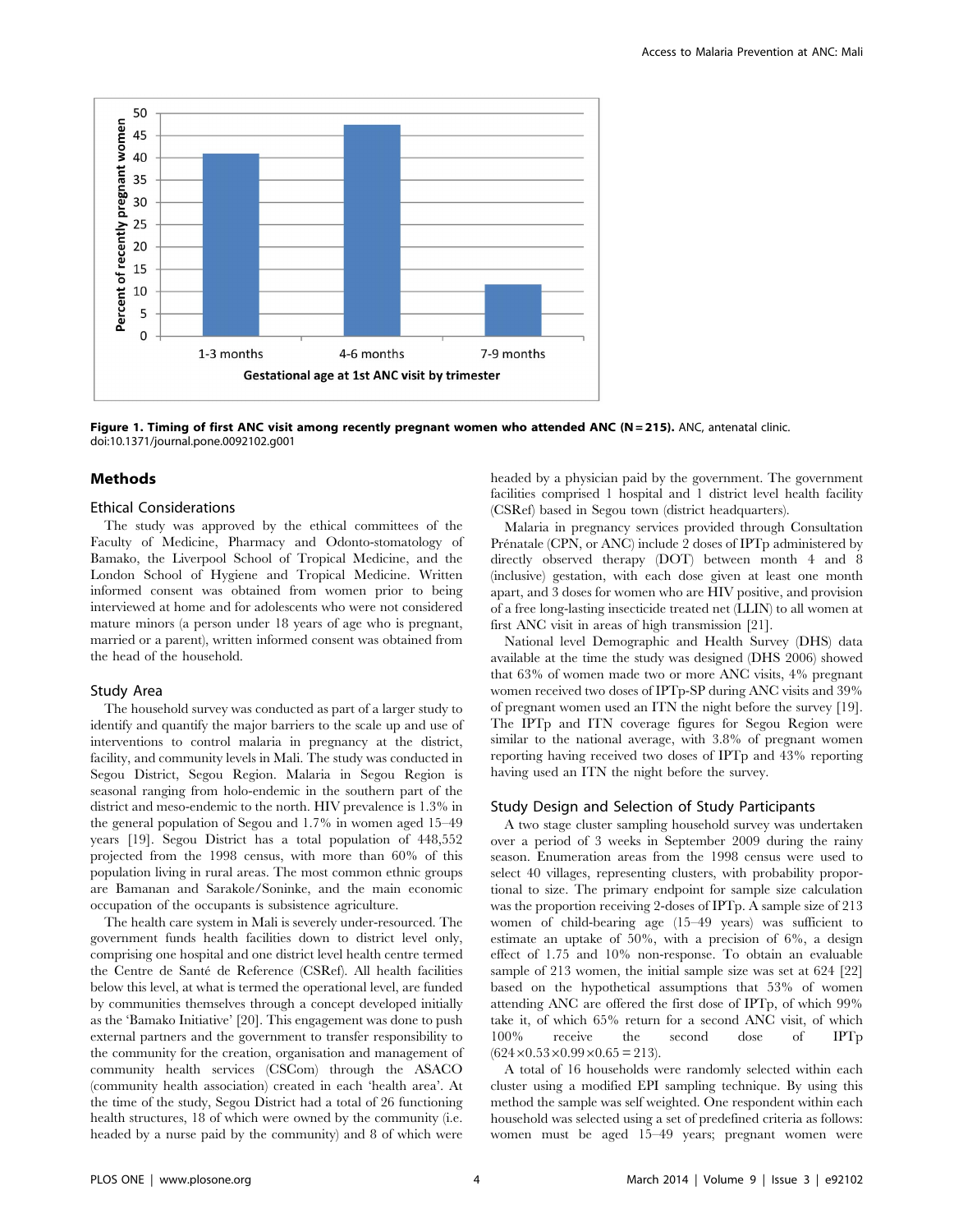

Figure 2. Number of IPTp doses received by trimester at 1<sup>st</sup> ANC visit among recently pregnant women. IPTp, intermittent preventive treatment; ANC, antenatal clinic. doi:10.1371/journal.pone.0092102.g002

prioritised over mothers of children aged under one year, who were prioritised over other non-pregnant women; and if more than one woman was currently pregnant/mother of a child aged under one year/aged 15–49 years, the woman most closely related to the head of the household was interviewed (i.e. wife $>$  daughter $>$  $sister$  niece/aunt aughter-in-law).

#### Data Collection Instrument

The questionnaire sought to obtain key coverage indicators on the frequency and timing of ANC attendance, the frequency, timing and source of IPTp-SP doses with or without DOT, ITN use during the current/most recent pregnancy and source. Additional questions explored women's knowledge of malaria in pregnancy in relation to use of IPTp and ITNs, and whether HIV status alters behaviour patterns and uptake. A composite malaria knowledge score was created based on the cumulative score of correct responses in relation to source of malaria (mosquitoes), consequences of malaria in pregnancy to mother (anaemia) and unborn child (miscarriage, low birth weight (LBW), premature birth, still birth) and of methods to prevent malaria in pregnancy



Figure 3. Cumulative effectiveness† of ANC to deliver IPTp and ITNs among recently pregnant women. IPTp, intermittent preventive treatment; IPTp1, first dose; IPTp2, second dose; ANC, antenatal clinic; DOT, directly observed therapy; ITN, insecticide treated net. {Cumulative systems effectiveness represents successful coverage of women for each of the intermediate steps up to that point in the delivery system. doi:10.1371/journal.pone.0092102.g003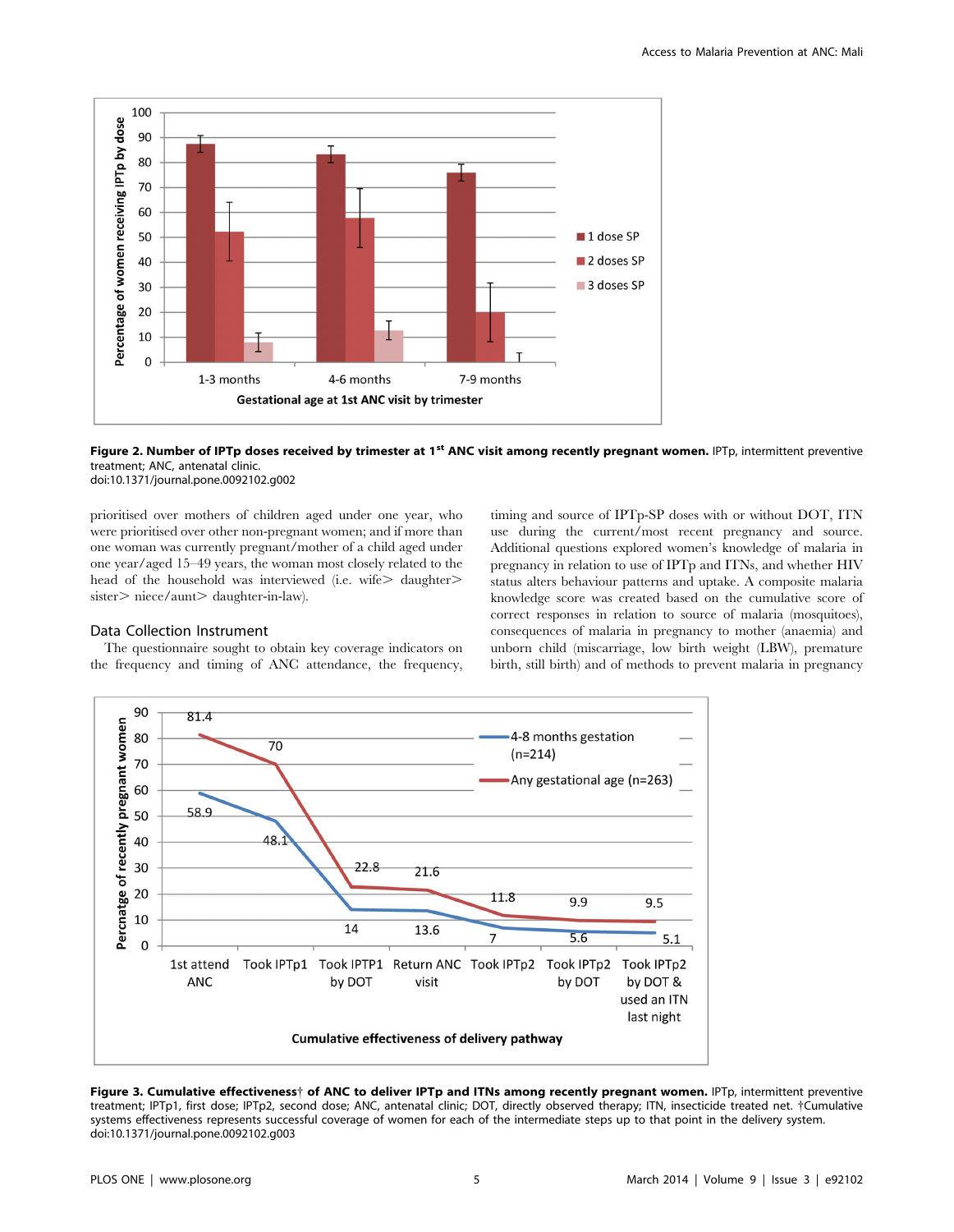Table 3. Intermediate process and cumulative effectiveness $\pm$  of receiving two doses of SP and using an ITN with and without DOT in an eligible gestational age (4–8 months) among recently pregnant women not taking co-trimoxazole.

|                                                                        |     | 2 doses of SP |                                                            |                                                      |                |             | 2 doses of SP by DOT                                              |                                                      |
|------------------------------------------------------------------------|-----|---------------|------------------------------------------------------------|------------------------------------------------------|----------------|-------------|-------------------------------------------------------------------|------------------------------------------------------|
| Intermediate process                                                   | N   | $\mathbf n$   | Intermediate<br>process<br>effectiveness<br>$±$ % (95% CI) | <b>Cumulative delivery</b><br>effectiveness $\neq$ % | $\mathbf N$    | $\mathbf n$ | <b>Intermediate</b><br>process<br>effectiveness<br>$±$ % (95% CI) | <b>Cumulative delivery</b><br>effectiveness $\neq$ % |
| <b>Attend ANC at least once</b>                                        | 213 | 125           | 58.7 (50.3, 66.6)                                          | 58.7                                                 | 213            | 125         | 58.7 (50.3, 66.6)                                                 | 58.7                                                 |
| <b>Took IPTp1</b>                                                      | 125 | 102           | 81.6 (72.1, 88.4)                                          | 47.9                                                 | 125            | 102         | 81.6 (72.1, 88.4)                                                 | 47.9                                                 |
| Took IPTp1 by DOT                                                      |     |               |                                                            |                                                      | $91^{\dagger}$ | 30          | 33.0 (19.7, 49.7)                                                 | 15.8                                                 |
| <b>Attend ANC at least twice</b>                                       | 102 | 93            | 91.2 (82.2, 95.8)                                          | 43.7                                                 | 30             | 29          | 96.7 (77.4, 99.6)                                                 | 15.3                                                 |
| <b>Took IPTp2</b>                                                      | 92  | 61            | 66.3 (57.4, 74.2)                                          | 29.0                                                 | 29             | 15          | 51.7 (34.3, 68.7)                                                 | 7.9                                                  |
| Took IPTp2 by DOT                                                      |     |               |                                                            |                                                      | 15             | 12          | 80.0 (49.9, 95.1)                                                 | 6.3                                                  |
| Took IPTp2 & used an ITN<br>during last pregnancy                      | 61  | 55            | 90.2 (78.2, 95.9)                                          | 26.2                                                 |                |             |                                                                   |                                                      |
| Took IPTp2 & used an ANCITN 55<br>during last pregnancy                |     | 51            | 92.7 (81.6, 97.3)                                          | 24.3                                                 |                |             |                                                                   |                                                      |
| Took IPTp2 by DOT & used an<br><b>ANC</b><br>ITN during last pregnancy |     |               |                                                            |                                                      | 12             | 11          | 91.7 (46.8, 99.3)                                                 | 5.8                                                  |

IPTp1: one dose of SP; IPTp2: two doses of SP; DOT: directly observed therapy; ITN: insecticide treated net; ANC: antenatal clinic; IPTp, intermittent preventive treatment; SP, sulfadoxine-pyrimethamine; N, denominator; n, numerator; CI confidence interval.

<sup>†</sup>11 missing records.

 $^{\pm}$ Intermediate process effectiveness represents coverage of women at each of the intermediate steps in the delivery of IPTp;

?Cumulative systems effectiveness represents successful coverage of women for each of the intermediate steps up to that point in the delivery system.

doi:10.1371/journal.pone.0092102.t003

(e.g. ITNs, nets and/or ITNs). HIV status was self-reported, and additional indirect questions about recognition and use of cotrimoxazole and history of episodes of opportunistic infections associated with HIV were included. Self-reported IPTp, ITN and ANC practices, including HIV testing and results, were compared with data contained in ANC cards where available. Recording of household assets to develop a wealth index and observation of household ITNs in situ was also performed. Principle components analysis was used to construct a wealth index in order to assess the effect of socio-economic status (SES) [23,24]. Household characteristics such as education of the household head, floor material, source of drinking water, type of toilet facility, household ownership, cooking fuel type, and ownership of a television and watch were used in the Principle components analysis.

The questionnaire was translated and back translated to ensure accuracy of translation of concepts and variables, and then pretested. Interviewers were trained to conduct the interviews in the national spoken language of Bambara, translated directly from the French translation of the questionnaire.

#### Data Processing and Analysis

Data from the household surveys were collected on personal digital assistants. All analyses were adjusted for the survey design and clustering of households using STATA 11.

This analysis was restricted to pregnant women and mothers of children under one year, termed 'recently pregnant women', given likely use and potential recall of IPTp and ITNs. Sociodemographic characteristics of currently and recently pregnant women were described and compared. Proportions of women accessing ANC, receipt and timing of each dose of IPTp-SP from any source and receiving ITNs from any source were quantified. The indicator for ITN use in currently pregnant women was the proportion of pregnant women who reported having used an ITN the night before the survey [25,26], and for recently pregnant women, the proportion of women who reported having used an ITN regularly during their most recent pregnancy [27,28].

We used a framework developed previously for effectiveness analysis, adapted specifically for the delivery of IPTp-SP and ITNs through ANC to measure delivery system effectiveness using household data to identify critical points in the delivery system which were ineffective [9]. The systems effectiveness analysis was undertaken using women who had been recently pregnant. We excluded HIV positive women with documented use of cotrimoxazole, since IPTp with SP is not recommended for women taking cotrimoxazole due to potential severe adverse events caused by concomitant use of two sulphur-containing drugs [1]. Systems effectiveness was defined as the proportion of women attending ANC who reported having received a full course of IPTp-SP (two doses of SP) and having used an ITN regularly during the most recent pregnancy. Two categories of effectiveness analyses were applied - 'intermediate process effectiveness' and 'cumulative systems effectiveness' [29]. Intermediate process effectiveness represents coverage of women at each of the intermediate steps in the delivery of IPTp-SP, with the addition of 'used an ITN' and then 'used an ITN from ANC' together with taking the second dose of IPTp as the final process. Intermediate process effectiveness was calculated as the number of women who successfully completed the intermediate process (the numerator) as a proportion of all women who reached that point in the delivery system (the denominator). An intermediate process was described as ineffective if  $\leq 80\%$  women successfully completed that step. Cumulative systems effectiveness represents successful coverage of women for each of the intermediate steps up to that point in the delivery system. The final step represents the percent of eligible women in the community that received both interventions and is equivalent to a cumulative coverage indicator for several indicators (two ANC visits, two doses of SP (IPTp) and ITN use) that are measured by DHS.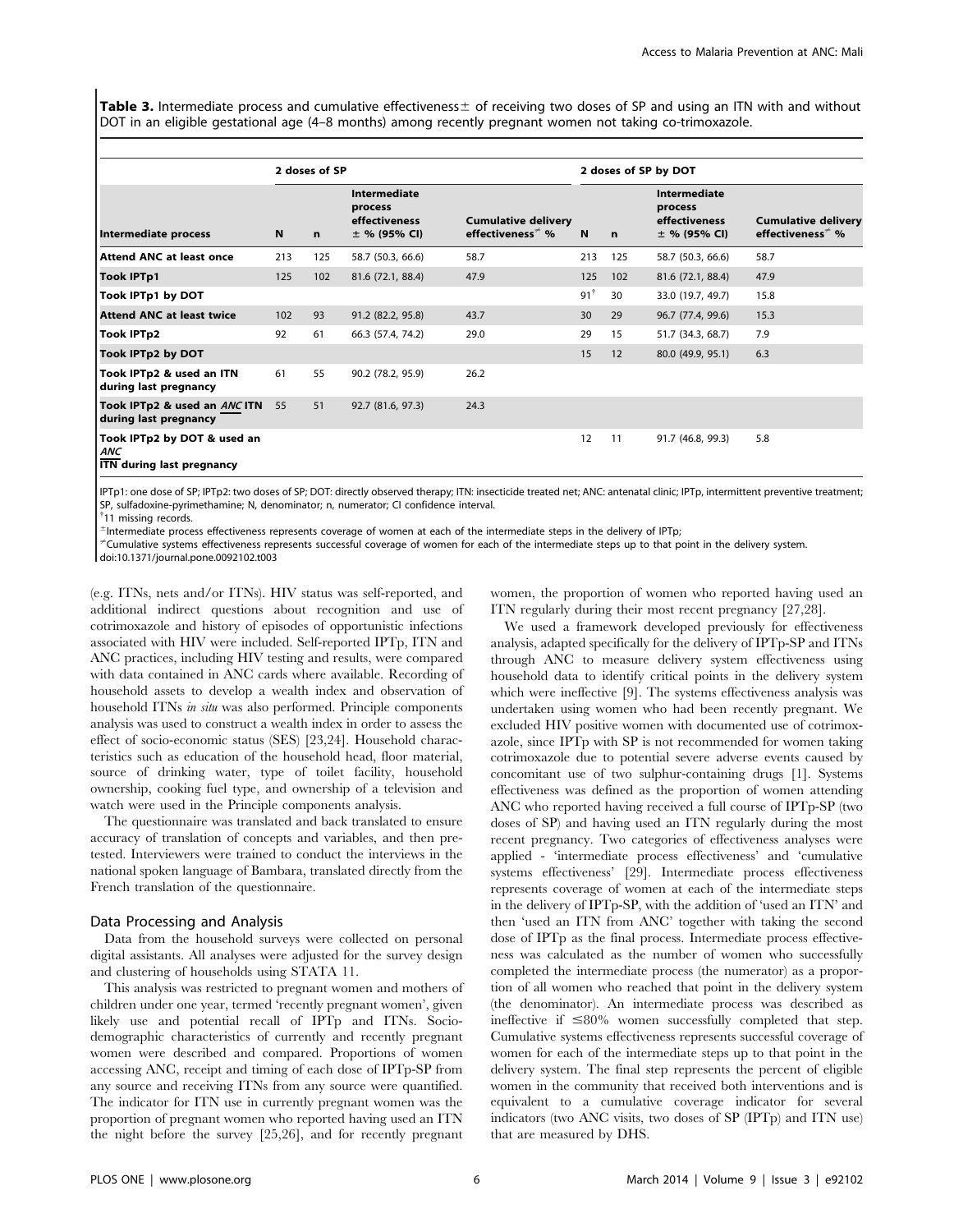|                                                                                                                                                                                                                                                                                                                                                                                                                                                       |     | Pregnant women |                                                         |                                                     |     |     | Recently pregnant women                               |                                                     |
|-------------------------------------------------------------------------------------------------------------------------------------------------------------------------------------------------------------------------------------------------------------------------------------------------------------------------------------------------------------------------------------------------------------------------------------------------------|-----|----------------|---------------------------------------------------------|-----------------------------------------------------|-----|-----|-------------------------------------------------------|-----------------------------------------------------|
| Intermediate process                                                                                                                                                                                                                                                                                                                                                                                                                                  | z   | c              | Intermediate process<br>effectiveness ± %<br>$(95%$ CI) | Cumulative delivery<br>effectiveness <sup>®</sup> % | z   | c   | Intermediate process<br>effectiveness ± %<br>(95% CI) | Cumulative delivery<br>effectiveness <sup>7</sup> % |
| 1. Attend ANC at least once                                                                                                                                                                                                                                                                                                                                                                                                                           | 150 | æ              | 62.7 (52.8, 71.6)                                       | 62.7                                                | 264 | 215 | 81.4 (75.2, 86.4)                                     | 81.4                                                |
| 2. Used an ITN last night/during<br>last pregnancy                                                                                                                                                                                                                                                                                                                                                                                                    | 93  | 88             | 94.6 (87.5, 97,8)                                       | 58.7                                                | 215 | 200 | 93.0 (88.6, 95.8)                                     | 75.8                                                |
| 3. Used an ANC ITN last night/during<br>last pregnancy                                                                                                                                                                                                                                                                                                                                                                                                | 88  | 76             | 86.4 (76.2, 92.6)                                       | 50.7                                                | 200 | 169 | 84.5 (78.1, 89.3)                                     | 64.0                                                |
| Difference in coverage between<br>process 1 and 3                                                                                                                                                                                                                                                                                                                                                                                                     |     |                |                                                         | 12.0                                                |     |     |                                                       | 17.4                                                |
| $\pm$ Intermediate process effectiveness represents coverage of women at each of the intermediate steps in the delivery of IPTp; $^*$ Cumulative systems effectiveness represents successful coverage of women for each of the<br>N, denominator; n, numerator; CI, confidence interval; ITN: insecticide treated net; ANC: antenatal clinic.<br>intermediate steps up to that point in the delivery system.<br>doi:10.1371/journal.pone.0092102.t004 |     |                |                                                         |                                                     |     |     |                                                       |                                                     |

Access to Malaria Prevention at ANC: Mali

The effectiveness analyses for IPTp were performed on women first attending ANC in an eligible month of gestation (4 to 8 months) for IPTp and excluded women who were taking cotrimoxazole as documented on ANC cards. We did not take into account the dosing interval. These analyses were conducted under two scenarios, Scenario A where the criteria of receiving IPTp-SP by DOT was not included, and Scenario B where receiving IPTp-SP by DOT was included. The systems effectiveness analysis for ITNs was not restricted by gestational age as policy states ITNs are to be delivered to women at their first ANC visit regardless of gestational age.

Univariate analyses of potential predictors of receipt of: i) at least one ANC visit between 4–8 months gestation ii) two doses of IPTp-SP (with or without DOT); iii) one dose of SP by DOT; and iv) two doses of SP by DOT (as the four least effective processes identified), were conducted. Logistic regression models for survey design were used, and adjusted Wald tests were applied to test for associations between predictors and outcomes. Predictors of ITN use explored included selected individual and household sociodemographic factors (women's age, marital status, education, malaria knowledge using the composite malaria knowledge score, residence, and SES); person: net ratio stratified according to any net, ITNs, and LLIN; gravidity; losing a live born child; number and timing of ANC visits; whether they recently had a malaria episode and whether they took medicine for that episode. Potential predictors significant at the 10% level  $(p \le 0.1)$  in the univariate analyses were included in multivariable logistic models to determine which factors were associated with the outcomes after accounting for other potential predictors. Interactions between paired predictors were assessed for all predictors included in the models.

We estimated the potential and actual effectiveness of the IPTp strategy on LBW extrapolated to the pregnant population of Segou Region  $(n = 116,813)$ . We used the protective efficacy of IPTp on LBW of 35% among women protected by 2-doses of IPTp-SP and an ITN in any pregnancy observed in a cross sectional study from 2007 to 2009 in 5 districts of Mali (adjusted prevalence ratio (APR) 0.57; 95% CI 0.40, 0.80) and an incidence of LBW of 12% in women not receiving IPTp (Kassoum Kayentao, personal communication), and co-coverage with IPTp by DOT and ITNs, using the following formula [30]:

Number of LBW babies averted

 $= Target population x Incidence LBW$ 

x Protective efficacy x Coverage

# Results

# Study Population

A total of 637 women of childbearing age were interviewed (99.5% response rate) of which 150 were pregnant (24%) and 264 (41%) were recently pregnant women. Among the pregnant women, the majority were in their second or third trimester (87%, 132/150) and the mean gestational age was 6 months  $(IQR 4-8)$ (Table 1). The majority of women were multigravidae, with a median number of births in the pregnant and recently pregnant groups of 3 (IQR 2–6) and 4 (IQR 2–6) respectively. The median age was 27 years (IQR 22–30) among pregnant women and 25 years (IQR 21–30) among recently pregnant women. The majority of women in both groups were married  $(>90\%)$ , and lived in rural areas ( $>67\%$ ). The main ethnic group was Bambara ( $>55\%$ ) and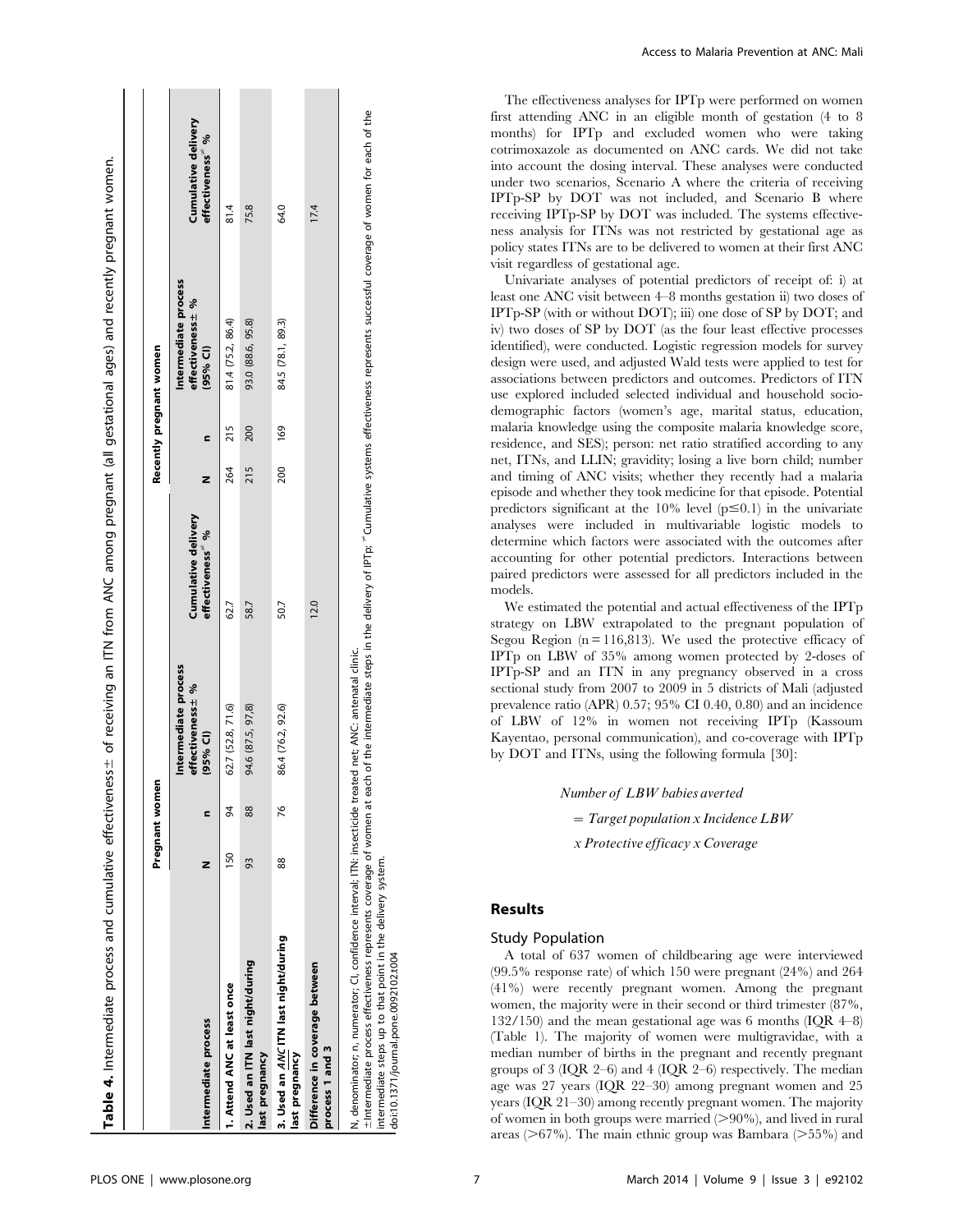| Table 5. Univariate and multivariate analysis of predictors of receiving two doses of IPTp among recently pregnant women. |               |      |                                   |            |         |            |             |                  |
|---------------------------------------------------------------------------------------------------------------------------|---------------|------|-----------------------------------|------------|---------|------------|-------------|------------------|
|                                                                                                                           |               |      |                                   |            |         |            |             |                  |
|                                                                                                                           |               |      | Recently pregnant women (N = 263) |            |         |            |             |                  |
| <b>Determinant</b>                                                                                                        | c             | ್ಲೇ  | õ                                 | 95% CI     | P value | <b>AOR</b> | 95% CI      | P value          |
| Number of ANC visits                                                                                                      |               |      |                                   |            | 0.02    |            |             | $\overline{0}$   |
| l visit                                                                                                                   | $\frac{1}{2}$ | 12.5 |                                   |            |         |            |             |                  |
| 2 visits                                                                                                                  | 28            | 35.7 | 3.89                              | 0.67,22.45 |         | 2.90       | 0.48, 17.71 |                  |
| 3 visits                                                                                                                  | 57            | 63.2 | 12.00                             | 2.24,64.40 |         | 8.00       | 1.33,48.30  |                  |
| $4$ $>$ visits                                                                                                            | 110           | 56.4 | 9.04                              | 1.71,47.91 |         | 6.14       | 1.01,37.41  |                  |
| Timing of 1st ANC visit by trimester                                                                                      |               |      |                                   |            | 0.01    |            |             |                  |
| $0-3$ months                                                                                                              | 86            | 53.5 |                                   |            |         |            |             | $\overline{0}$   |
| 4–6 months                                                                                                                | 102           | 57.8 | 1.19                              | 0.66,2.15  |         | 1.38       | 0.75, 2.55  |                  |
| 7-9 months                                                                                                                | 23            | 21.7 | 0.24                              | 0.09,0.67  |         | 0.47       | 0.15, 1.45  |                  |
| Malaria knowledge score                                                                                                   |               |      |                                   |            | 0.06    |            |             | $0.\overline{3}$ |
| Score 1 (Lowest)                                                                                                          | 75            | 32.0 |                                   |            |         |            |             |                  |
| Score 2                                                                                                                   | 34            | 48.9 | 2.04                              | 1.09, 3.82 |         | 1.90       | 0.85, 4.28  |                  |
| Score 3 (Highest)                                                                                                         | 92            | 48.9 | 2.03                              | 1.00,4.16  |         | 1.61       | 0.65,3.98   |                  |
| N, denominator; n, numerator, OR, odds ratio; AOR, adjusted odds ration; CI, confidence interval ANC, antenatal clinic.   |               |      |                                   |            |         |            |             |                  |

| N, denominator; n, numerator, OR, odds ratio; AOR, adju<br>| doi:10.1371/journal.pone.0092102.t005

doi:10.1371/journal.pone.0092102.t005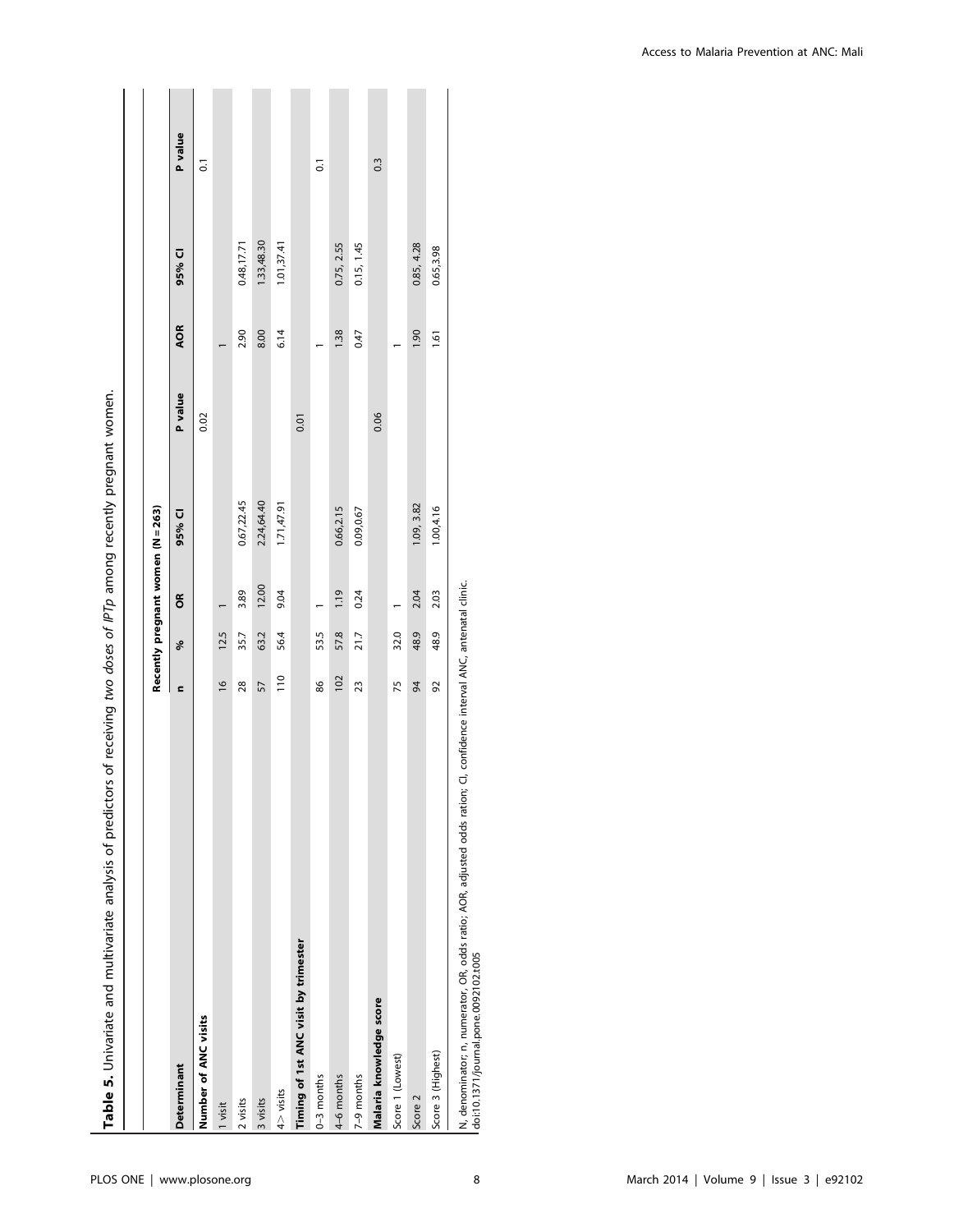| 0.04,0.70<br>0.71,9.55<br>95% CI<br>0.18<br>2.61<br>õ<br>30.3<br>31.9<br>72.7<br>14.3<br>శ<br>163<br>28<br>33<br>$\equiv$<br>c<br>1 most poor<br>Married<br>SES<br>Yes<br>$\frac{1}{2}$<br>$\overline{\mathsf{C}}$ | P value<br>0.01 |            |                         |                |                  | 2 doses SP under DOT (N = 109) |         |            |           |         |
|--------------------------------------------------------------------------------------------------------------------------------------------------------------------------------------------------------------------|-----------------|------------|-------------------------|----------------|------------------|--------------------------------|---------|------------|-----------|---------|
|                                                                                                                                                                                                                    |                 | <b>AOR</b> | P value<br><b>D</b> %56 | c              | $\tilde{6}$<br>శ | 95% CI                         | P value | <b>AOR</b> | 95% CI    | P value |
|                                                                                                                                                                                                                    |                 |            | 0.03                    |                |                  |                                | 0.005   |            |           | 0.002   |
|                                                                                                                                                                                                                    |                 |            |                         | $\overline{a}$ | 71.4             |                                |         |            |           |         |
|                                                                                                                                                                                                                    |                 | 0.19       | 0.04,0.85               | 102            | 0.12<br>22.6     | 0.03, 0.49                     |         | 0.10       | 0.03,0.40 |         |
|                                                                                                                                                                                                                    | 0.095           |            | $\overline{0}$ .        |                |                  |                                |         |            |           |         |
|                                                                                                                                                                                                                    |                 |            |                         |                |                  |                                |         |            |           |         |
|                                                                                                                                                                                                                    |                 | 2.19       | 0.59,8.11               |                |                  |                                |         |            |           |         |
| 5.18 1.47,18.24<br>46.3<br>41<br>$\sim$                                                                                                                                                                            |                 | 4.82       | 1.37,16.99              |                |                  |                                |         |            |           |         |
| 4.36 1.37, 13.85<br>42.1<br>38<br>4                                                                                                                                                                                |                 | 3.85       | 1.17,12.71              |                |                  |                                |         |            |           |         |
| 0.85,10.58<br>3.00<br>33.3<br>33<br>5 least poor                                                                                                                                                                   |                 | 2.54       | 0.69,9.37               |                |                  |                                |         |            |           |         |
| Distance to facility                                                                                                                                                                                               |                 |            |                         |                |                  |                                | 0.03    |            |           | 0.02    |
| $\geq$ 5 km                                                                                                                                                                                                        |                 |            |                         | 33             | 39.4             |                                |         |            |           |         |
| $<$ 5 km                                                                                                                                                                                                           |                 |            |                         | 76             | 0.38<br>19.7     | 0.16,0.90                      |         | 0.34       | 0.14,0.83 |         |

 $\blacksquare$ 

 $\mathbf{I}$ 

**Contract** 

about two-thirds of women had no education  $(>\!62\%)$ . Almost half (45%; 60/134, 16 missing values) of pregnant women and over a third of recently pregnant women (37%; 99/265) had lost a live born child. Self reported HIV prevalence was very low, 0% among pregnant women and 2% (1/50) among recently pregnant women.

#### Coverage Indicators

**Contractor** 

Access to ANC and timing of first ANC visit. Among recently pregnant women, 81% (215/264) of women reported attending ANC at least once, 75% (198/264) at least twice and 42% (112/264) made four or more visits, with a median number of 4 ANC visits (IQR 3–5) (Table 2). Just over 40% of women first attended ANC in their first trimester, with almost half initiating attendance in their second trimester (47%) (Figure 1). Attendance among pregnant women was lower (63% for one visit and 43% for two visits), with a median of 2 visits (IQR 1–3), as would be anticipated given that 54% of women were still in their first or second trimester (Table 2). The median month of gestation at first ANC visit was 4 months in both groups of women (IQR 3–5).

Number of IPTp doses and timing of receipt. Threequarters of recently pregnant women (not taking cotrimoxazole) reported receiving one dose of SP in any trimester from any source (75%; 199/264), and 57% (150/264) in women who received doses in an eligible month (Table 2). The majority of women reported receiving the first dose of SP at ANC (89%; 177/199) but only 34% said they received it under DOT (60/173, 4 missing values). Only 43% (115/262) of recently pregnant women reported receiving the recommended second dose of SP (any trimester, any source), and only 39% (103/262) in an eligible trimester. The majority (97%) of women reported receiving the second dose of SP from ANC of which only a quarter (26%) reported receiving it by DOT. A small proportion of women (8%) reported receiving three doses of SP in any trimester from any source.

IPTp coverage by number and timing of ANC visits. Among recently pregnant women the mean number of doses of SP showed an increasing trend with increasing number of ANC visits. Similarly, the number of doses of SP received was associated with gestational age at first ANC visit, with fewer recently pregnant women receiving a second dose of SP if they first attended ANC in their second or third trimesters  $(p = 0.01)$ (Figure 2).

ITN use and co-coverage with ITNs and IPTp. Among pregnant women, 93% (138/149) reported using an ITN the previous night and similarly 92% (242/263) of recently pregnant women reported using an ITN regularly during their most recent pregnancy. Approximately three-quarters of women in both groups reported obtaining the net used in pregnancy from ANC (74% and 81% of pregnant and recently pregnant women respectively). In terms of co-coverage of ITN use and IPTp receipt among recently pregnant women, 72% (188/262) reported using an ITN and receiving one dose of SP and 42% (108/260) of using an ITN and receiving two doses of SP. Whilst few women reported using neither ITN nor one or two doses of SP (4% and 5% respectively), a large proportion of women reported using an ITN alone in the absence of any SP, with 20% (53/262) and 50% (131/260) of ITN users who reported not having received one and two doses of SP respectively.

# System Effectiveness of IPTp and ITN Delivery through ANC

IPTp with or without DOT. Although 81% of recently pregnant women visited ANC at least once (Table 1), only 59% (125/213) of women not taking co-trimoxazole made their first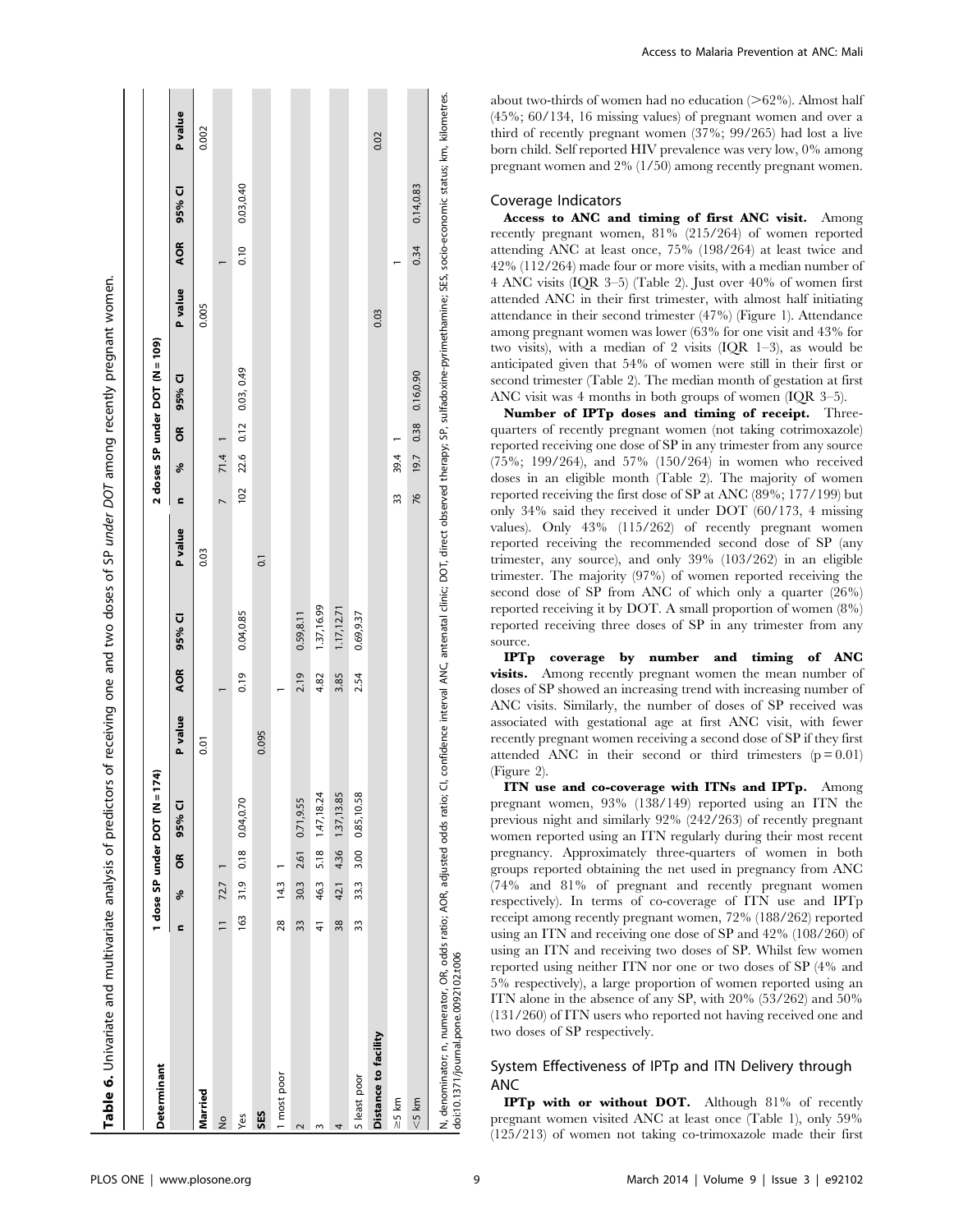Table 7. Univariate and multivariate analysis of predictors of using an ITN among recently pregnant women.

|                                     |     | Recently pregnant women (N = 263) |              |            |         |              |            |         |
|-------------------------------------|-----|-----------------------------------|--------------|------------|---------|--------------|------------|---------|
| <b>Determinant</b>                  | n   | %                                 | <b>OR</b>    | 95% CI     | P value | <b>AOR</b>   | 95% CI     | P value |
| <b>Parity</b>                       |     |                                   |              |            | 0.06    |              |            | 0.4     |
| Para 1                              | 9   | 77.8                              | $\mathbf{1}$ |            |         | $\mathbf{1}$ |            |         |
| Para 2-4                            | 123 | 89.4                              | 2.45         | 0.98,6.14  |         | 1.70         | 0.48,6.01  |         |
| Para 5>                             | 131 | 95.4                              |              |            |         |              |            |         |
| <b>Married</b>                      |     |                                   |              |            | 0.05    |              |            | 0.7     |
| No                                  | 19  | 79.0                              | $\mathbf{1}$ |            |         | $\mathbf{1}$ |            |         |
| Yes                                 | 243 | 93.0                              | 3.5          | 1.00,12.60 |         | 1.46         | 0.26,8.06  |         |
| <b>Adolescent</b>                   |     |                                   |              |            | 0.01    |              |            | 0.2     |
| No                                  | 216 | 94.0                              | $\mathbf{1}$ |            |         | $\mathbf{1}$ |            |         |
| Yes                                 | 46  | 82.6                              | 0.30         | 0.13,0.74  |         | 0.43         | 0.10, 1.84 |         |
| <b>Person: LLIN ratio</b>           |     |                                   |              |            | 0.02    |              |            | 0.004   |
| $<$ 2                               | 44  | 95.5                              | $\mathbf{1}$ |            |         | $\mathbf{1}$ |            |         |
| $2 - 4$                             | 101 | 96.0                              | 1.15         | 0.21, 6.25 |         | 0.82         | 0.18,3.65  |         |
| $4+$                                | 58  | 84.5                              | 0.26         | 0.06, 1.12 |         | 0.16         | 0.04, 0.55 |         |
| <b>Took medicine for</b><br>malaria |     |                                   |              |            | 0.09    |              |            |         |
| No                                  | 15  | 80.0                              | $\mathbf{1}$ |            |         | <b>NA</b>    |            |         |
| Yes                                 | 133 | 92.5                              | 3.08         | 0.82,11.56 |         |              |            |         |
| <b>Distance to facility</b>         |     |                                   |              |            | 0.06    |              |            | 0.09    |
| $\geq$ 5 km                         | 86  | 96.5                              | $\mathbf{1}$ |            |         | $\mathbf{1}$ |            |         |
| $<$ 5 km                            | 176 | 89.8                              | 0.32         | 0.10, 1.04 |         | 0.23         | 0.04, 1.29 |         |

N, denominator; n, numerator, OR, odds ratio; AOR, adjusted odds ratio; CI, confidence interval; LLIN, long lasting insecticide treated net; km, kilometres; NA, Not available due to non convergence.

doi:10.1371/journal.pone.0092102.t007

ANC visit in an eligible gestational age for receiving IPTp (Figure 3). Of these, 82% (102/125) received the first dose of SP, and of the 91% (93/102) of women who returned for a second ANC visit, only 66% (61/92) received a second dose (Table 3). Only 24% (55/213) of women received the recommended two doses of SP and used an ITN during pregnancy. There were two intermediate processes in the delivery system that were  $\leq 80\%$ effective – women first attending ANC in an eligible gestational age for IPTp, and the receipt of the second dose of SP. ITN use among women receiving two doses of SP was  $>90\%$ .

IPTp given by DOT. With respect to DOT, the cumulative system effectiveness was substantially lower, with only 6% of women receiving two doses of SP by DOT and using an ITN (Table 3) (Figure 3). The intermediate processes that were  $\leq 80\%$  effective were, in addition to first attending ANC in an eligible gestational age for IPTp, receipt of the first dose of SP under DOT (33%), receipt of a second dose of SP (52%) and receipt by DOT (80%). ITN use among women receiving two doses of SP by DOT was 92%.

ITNs. Among the 81% of recently pregnant women who attended ANC at least once, 93% (200/215) reported using an ITN during their last pregnancy of which 85% (169/200) were obtained from ANC (Table 4). Among the 63% (94/150) of pregnant women who attended ANC at least once, 95% (88/93) reported using an ITN the previous night, of which 86% (76/88) were sourced from ANC.

#### Predictors of IPTp Receipt

Two doses of SP. The univariate predictors of recently pregnant women reporting having received two doses of SP were:

number of ANC visits and timing of  $1<sup>st</sup>$  ANC visit (Table 5). The odds of women reporting receipt of two doses of SP progressively decreased the later the woman made her first ANC visit (OR 0.24, 95% CI 0.09, 0.67 for 7–9 months vs. 1–3 months gestation) and increased with number of ANC visits (OR 12.00, 95% CI 1.71, 47.91 for 3 vs. 1 visit). After adjustment, no factors were independently associated with receipt of two doses of SP among recently pregnant women (Table 5).

One and two doses of SP by DOT. The univariate predictors of recently pregnant women reporting that they received one dose of SP by DOT were SES and marital status, and for two doses of SP by DOT, marital status and distance to the local health facility (Table 6). After adjustment, being unmarried was an independent predictor for receiving either dose of SP by DOT (AOR 0.10, 95% CI 0.03, 0.40 for married women receiving 2 doses by DOT), and women who lived  $>5$  km from the local health facility were also more likely to report receipt of two doses of SP by DOT (AOR 0.34, 95% CI 0.14, 0.83 for women living  $<$  5 km from a health facility).

# Predictors of ITN Use

The univariate predictors of recently pregnant women reporting using an ITN in pregnancy were being married (OR 3.5, 95% CI 1.00, 12.60), age, distance form health facility and person: LLIN ratio. Adolescents were less likely to use ITNs than older women (OR 0.30, 95% CI 0.13, 0.74) as were women who lived  $\leq$ 5 km from a health facility (OR 0.32, 95% CI 0.10, 1.04) and who lived in a household with a high person: LLIN ratio (OR 0.26 95% CI 0.06, 1.12 for  $4+$  vs.  $\leq$  persons per net) (Table 7). After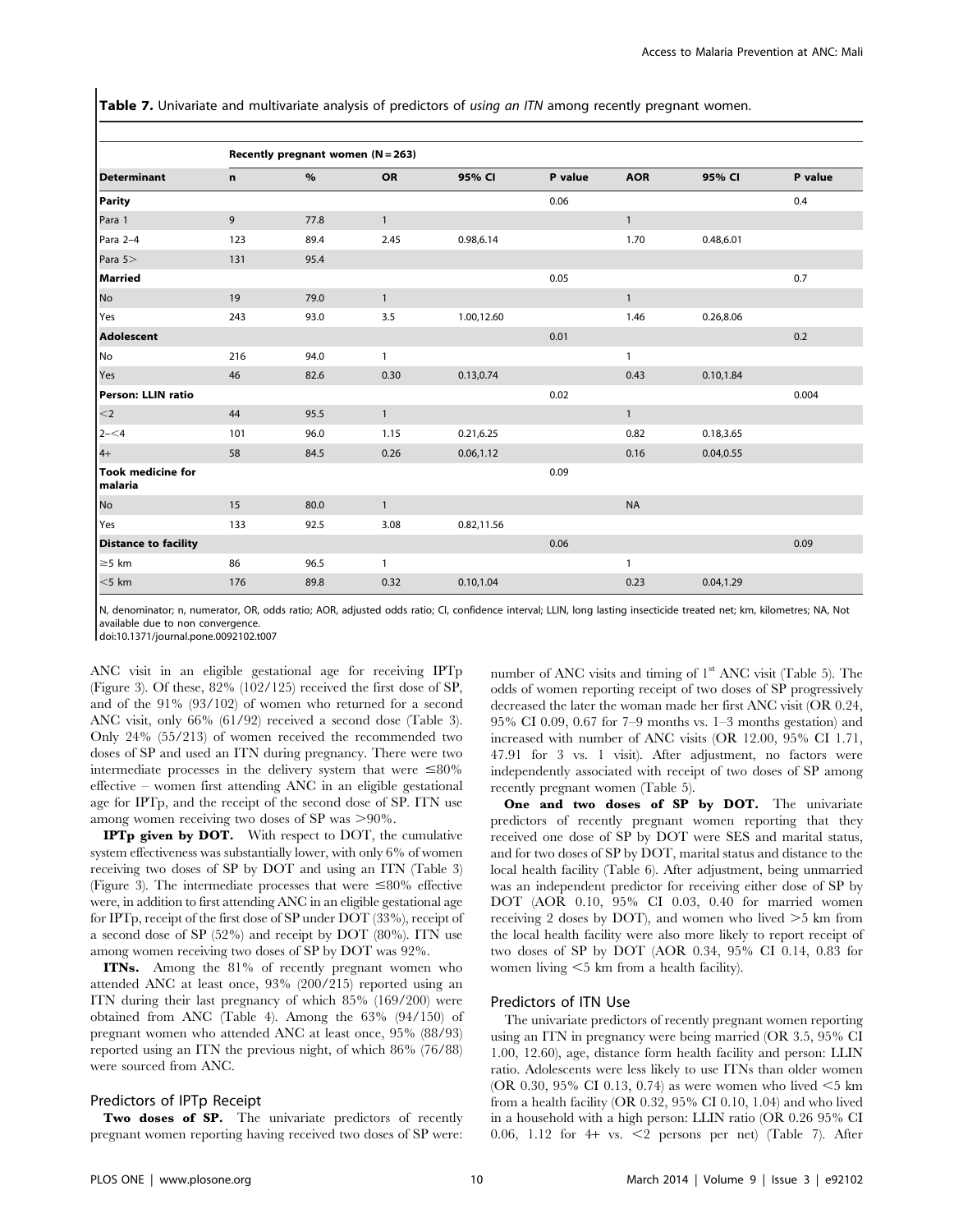

Figure 4. Documented and reported receipt of first and second dose of SP for IPTp by trimester among pregnant and recently pregnant women. IPTp, intermittent preventive treatment; SP, sulphadoxine-pyrimethamine. doi:10.1371/journal.pone.0092102.g004

adjustment the only independent predictor for using an ITN among recently pregnant women was person: LLIN ratio (AOR 0.16 95% CI 0.04, 0.55 for 4+ household members per LLIN.

# Modelled Number of LBW Averted

The potential effectiveness of the malaria in pregnancy prevention strategy in averting LBW among the pregnant population of Segou Region was calculated using the effectiveness data from recently pregnant women not taking cotrimoxazole. This showed that 59% (126/214) made their first visit in an eligible trimester and 90% returned to ANC for a second visit (93/103) (Table 3) and could thus be potential recipients of two doses of SP by DOT and use of an ITN; and result in a potential 2,914 cases of LBW averted. However, based on the reported co-coverage of two doses of SP by DOT and ITNs (5%; 11/214), actual effectiveness was only 252 cases of LBW averted. The difference between potential and actual effectiveness is 2,662 cases of LBW (95% CI 152–4,335) that may have been averted if all women in Segou Region who attended ANC at least twice had received IPTp by DOT and used an ITN, equivalent to 228 (95% CI 13– 371) cases of LBW per 10,000 women.

# **Discussion**

We have used household data to assess the ANC attendance patterns among pregnant women and the relative effectiveness of the health system in delivering IPTp and ITNs to women through ANC in Segou District in Mali. Whilst a high percentage of women made at least two ANC visits (75%), with a significant proportion of women initiating ANC attendance in their first or second trimester (88%), only a quarter of women received two doses of SP and used an ITN, and only 5% received both doses of SP by DOT and used an ITN. Both ANC attendance patterns among women and factors affecting the delivery of care at ANC contribute to the low effectiveness reported.

Women in this setting start their ANC visits earlier than reported in East Africa [31], and return for multiple visits, suggesting a favourable pattern of behaviour for the delivery of ANC services. ANC attendance in the study was slightly higher

than reported in the most recent Mali DHS [19], with 75% compared to 63% of women making two or more ANC visits, a higher median of ANC visits (median of 4 compared to 3), and a higher proportion of women initiating ANC in their first trimester (41% compared to 30%, with a median of 4 months gestation). Therefore a high proportion of women were not eligible for the first dose of IPTp at their first ANC visit, which should only be given at the start of the second trimester.

Among the women who first attended ANC between 4–8 months gestation, a high proportion reported receiving one dose of SP, but only a third of doses were given by DOT. However, the majority of women who received a second dose of SP reported to have received it by DOT. The poor adherence to DOT, and the reasons for this, are described in a parallel study using observations and in-depth interviewers with health providers in a sample of health facilities in Segou District [32,33]. Observation data collected in health facilities found provision of IPTp-SP by DOT to be very low, 0% and 34.3% (95% CI 10.5, 69.8) at district and community level health facilities, respectively. The main reason for poor adherence to giving IPTp by DOT reported by the majority of health workers interviewed was that they had decided, through personal experience, reports of pregnant women, training, or supervision that the side effects of SP were such that it should not be given to pregnant women on an empty stomach. It is possible that because the second dose of SP is given in the late second or third trimester, i.e. at a more advanced stage of pregnancy, that side effects and especially nausea, would be less prevalent hence the higher number of women who reported receiving the second dose by DOT. The incidence of side effects to SP by gestational age together with the perception of this by health workers requires further investigation. We undertook a similar study in Kenya where we found the least effective steps in the delivery of SP was receiving any SP, but when women did receive SP they were more likely to receive it by DOT than in Mali [9]. This type of analysis can therefore by useful for highlighting these programmatic deficiencies, which vary from country to country and also within the same country.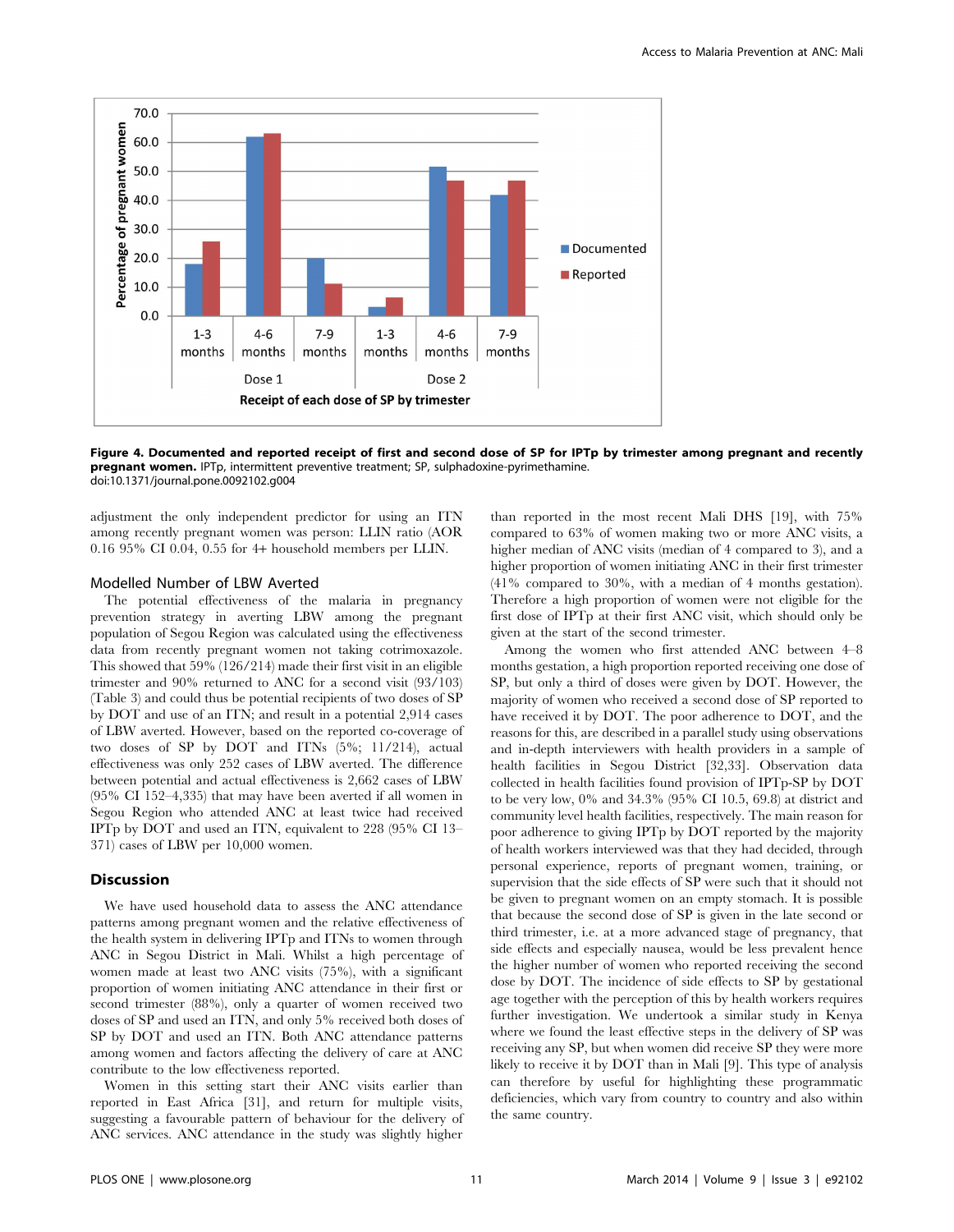Of concern is the finding that just over 20% of recently pregnant women reported receiving the first dose of SP in their first trimester, i.e. in an ineligible gestational age of pregnancy. This may to some extent reflect poor recall or knowledge among women, nevertheless ANC card data indicated a similar proportion of women were given IPTp in the first trimester, confirming that there was some practice of providers giving women the first dose of SP in their first trimester (Figure 4). Confusion among health providers over the timing of giving IPTp-SP has been described elsewhere [34], and in the parallel study in Mali, some health providers stated that women of less than one month gestation, rather than  $1<sup>st</sup>$  trimester, should not be given SP [32]. On the basis of a recent meta-analysis showing that three or more doses of SP are more effective than two doses [35], WHO recently updated its policy guidance to recommend the administration of SP to pregnant women at every scheduled antenatal visit starting in the second trimester [36]. The new guidance is more closely aligned with the new Focused Antenatal Care schedule of four visits in the second and third trimesters [36], and is anticipated to simplify the strategy and improve uptake of IPTp-SP. The release of this simplified guidance provides an opportunity for countries to improve the delivery of IPTp-SP, and to retrain health providers to avoid administering SP in the first trimester.

As anticipated by the high ANC coverage data in Segou District, a high proportion of women returned to ANC for a further visit in an eligible gestational age after receiving the first dose of  $SP \geq 90\%$ ). However, only just over half of these women reported receiving a second dose of SP. The two predominant reasons given by women for not taking the second dose of SP were that they were not offered it (42%, 22/52) and that they were not informed a second dose was necessary (37%; 19/52) (data not shown). It is also possible that women who initiate ANC late account for some of this drop in effectiveness, as shown in Figure 2; indeed timing of the first ANC visit was a predictor of receipt of two doses of SP in the univariate analysis. The exclusion of administering SP in the 9<sup>th</sup> month of pregnancy results in a narrow window of opportunity to administer SP to women who initiate ANC late. In the parallel study among health workers, there was considerable misinterpretation of the guidelines, that the  $8<sup>th</sup>$ month was inclusive i.e. that SP could not be given in the  $8^{\text{th}}$  or  $9^{\text{th}}$ month, and that the first dose should be denied unless a women could make two scheduled visits for both doses before the end of her pregnancy [32].

There were no statistically significant predictors of receiving two doses of SP in multivariate models, though both number  $(\geq 2 \text{ visits})$ and knowledge of malaria were associated with receipt in the univariate analysis, and late first ANC visit with non-receipt of SP. Predictors of receiving SP by DOT were marital status and distance from the health facility. Women who were married were less likely to receive either the first or second dose of SP by DOT, as were women who lived  $\leq$ 5 km from their local health facility less likely to receive two doses of SP by DOT. Some studies have reported that women need their husband's consent before taking drugs [37,38], and it may be that unmarried women are more likely to take SP by DOT as they do not need to wait for their husband's consent. Women who live close to a health facility may argue that they need to return home either to eat first, since women not wishing to take SP on an empty stomach was a problem observed by health providers in the parallel health facility study in Mali [32], or to ask their husbands consent to take the drugs. Interestingly, less poor women were less likely to receive SP by DOT in the health facility study undertaken at the same time of the household survey [33].

ITN use among pregnant and recently pregnant women in this setting was high, with over 90% of women who had attended ANC at least once reporting having used an ITN. The effectiveness analysis suggests that ANC is an effective channel for delivering ITNs to pregnant women, with 85% of pregnant and recently pregnant ITN users reporting having used an ITN from ANC. This is substantially higher use than reported in the 2006 DHS survey of 30% in Segou Region, as would be anticipated given ongoing scale up of the national ITN programme, and coverage was higher in rural areas compared to urban areas nationally (31% vs. 22%) [19]. This is consistent with our finding that ITN use was lower among recently pregnant women living within 5 km of a health facility, which usually have a central location in a village or town. Married, multigravid women were more likely to use an ITN in the univariate analysis, and adolescents less likely to use ITNs, suggesting that adolescents should be a high risk group for targeting ITNs in this setting. This is consistent with a recent systematic review and meta-analysis which showed using data from 19 countries of sub-Saharan Africa that married, multigravid, older women aged  $>19$  years were the most likely to use an ITN [34]. The only multivariate predictor in our analysis from Segou District was household person: LLIN ratio which concurs with findings from another study using standardized national surveys across 15 countries, which showed that intra-household access to ITNs was the strongest and most consistent determinant of use among children [39].

A limitation of household surveys is potential reporting bias among interviewees, who may over- or under-report access and usage of interventions for a number of reasons including poor recall; this may be a general limitation but one which might be anticipated with regard to gestational age, which is difficult to interpret in the first trimester and especially among primigravidae. We measured concordance between reported and documented information using ANC cards where available, obtained from both pregnant and recently pregnant women. We found good concordance between reported and documented data for timing of first ANC visit (Kappa score 0.6945) and receipt of two doses of SP (K 0.682), and fair concordance for mean gestational age for the first and second dose of SP (K 0.249 and 0.206 respectively) [40]. There was potential selection bias among recently pregnant women; by selecting women with a child aged under one year, women who had had a pregnancy loss (miscarriage or stillbirth) may have been excluded from the recently pregnant group of women, and these women may have had different health seeking behaviours. Also, the diminishing numbers in the evaluative sample in the effectiveness analyses mean the regression analyses have less statistical power than anticipated. We use women's selfreport to interpret health provider practices which may not reflect true events, hence findings are compared with those of the observation studies in health facilities in the parallel study in Mali, which support the main findings from our analysis [32,33].

# Conclusions

In conclusion, our analysis has shown that ANC is a more effective delivery channel for ITNs than for IPTp in this setting. This translates into a loss of community effectiveness of the IPTp strategy; with the current levels of coverage only 9% of the potential effectiveness of this strategy is being achieved, and a further 228 (95%) cases of LBW per 10,000 live births can be averted by achieving universal coverage of IPTp and ITNs. Loss in effectiveness is even greater if women who do not attend ANC were to be considered in this analysis. The practice among women of attending ANC early, an important element of focussed